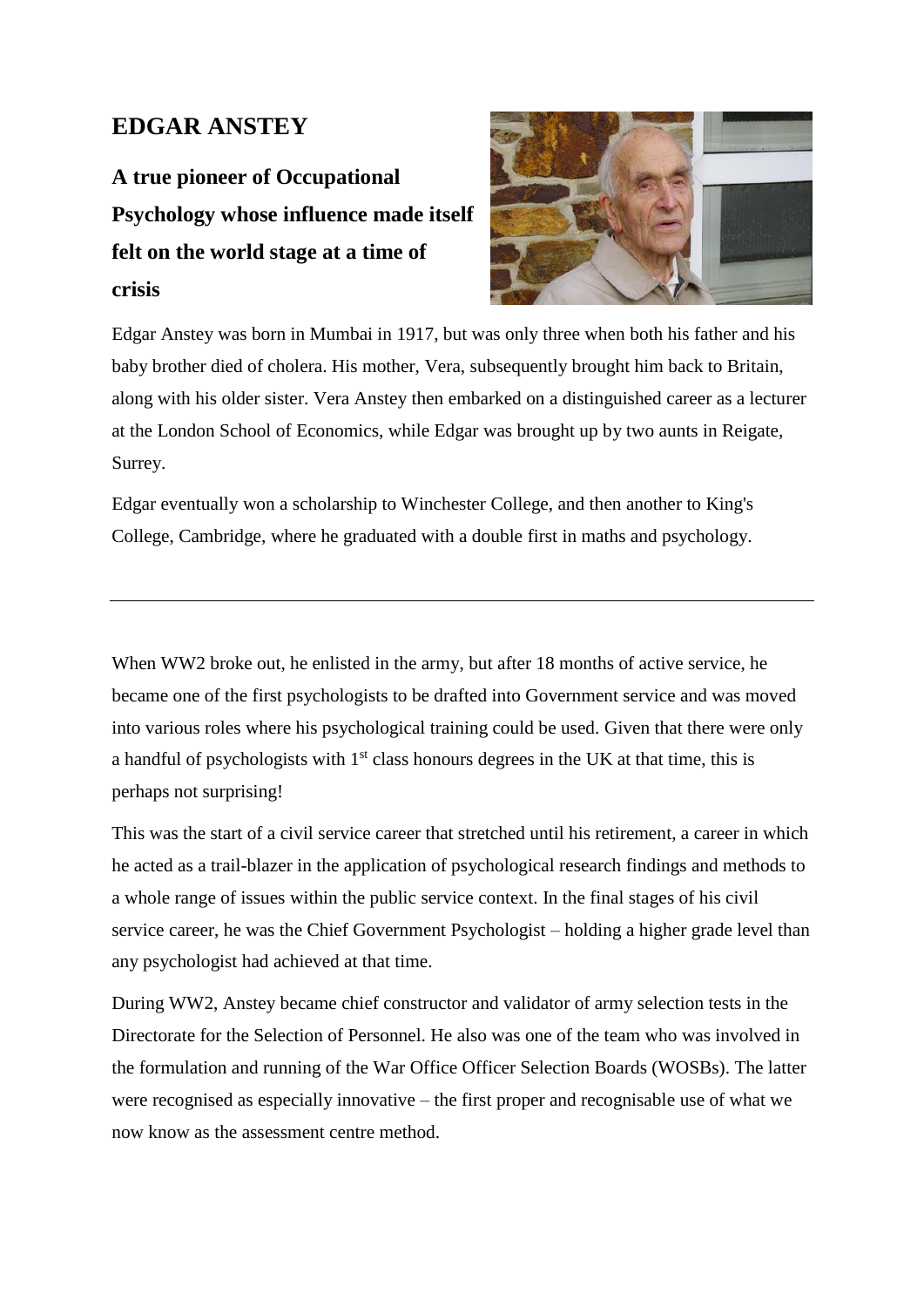After the war this was adopted as the model for Civil Service Selection Board (CSSB) fast stream graduate entry scheme and then widely applied in many organisations both for recruitment and to identify leadership potential amongst existing staff. Anstey later became the Chief Psychologist of the CSSB itself and was influential in the switch from using traditional written exams for selection to using the assessment centre method.

His pioneering research – culminating in a 30-year follow up study published in the Journal of Occupational Psychology in 1977 - would show just how superior the AC method was in predicting future performance and career progress. In this same period, his book on psychological testing, published by Nelson, was one of the earliest in the UK in this field. It was also during this post-war period that he completed a PhD at University College, London, under the supervision of Sir Cyril Burt.

Perhaps the most striking example of Anstey's work came during the 'cold war' period of 1958-64, when he was a member of the War Office Joint Inter-Services Group for the Study of All-Out Warfare (JIGSAW) working under the direction of the chief of the defence staff, Lord Mountbatten, and Sir Solly Zuckerman, the department's chief scientific adviser.

The purpose of this group is aptly described in its title, and Anstey's role within it was to use his psychological expertise to assess the likely impact of nuclear warfare on the population.

Its work was of course Top Secret at the time, and even now some of it is still classed as Restricted. A full and excellent account of the JIGSAW group, its work and its impact can be found in Professor (now Lord) Peter Hennessy's book The Secret State.

(Dr Anstey also made two public contributions on this subject to the BBC Radio 4 series marking the 40<sup>th</sup> anniversary of the Cuban Missile Crisis in 2002).

Although he participated in all the work of JIGSAW, Dr Anstey's own distinctive and highly original contribution (made in collaboration with his colleague Allan McDonald) was to make a careful scientific study of the effects of saturation bombing on civilians in WW2, and to extrapolate from that to the nuclear scenario – in other words, he was focusing on the effects on survivors and their subsequent behaviour.

He was able, though this analysis, to arrive at a formula (based on the percentage of social infrastructure destroyed in a given period) which predicted the point at which social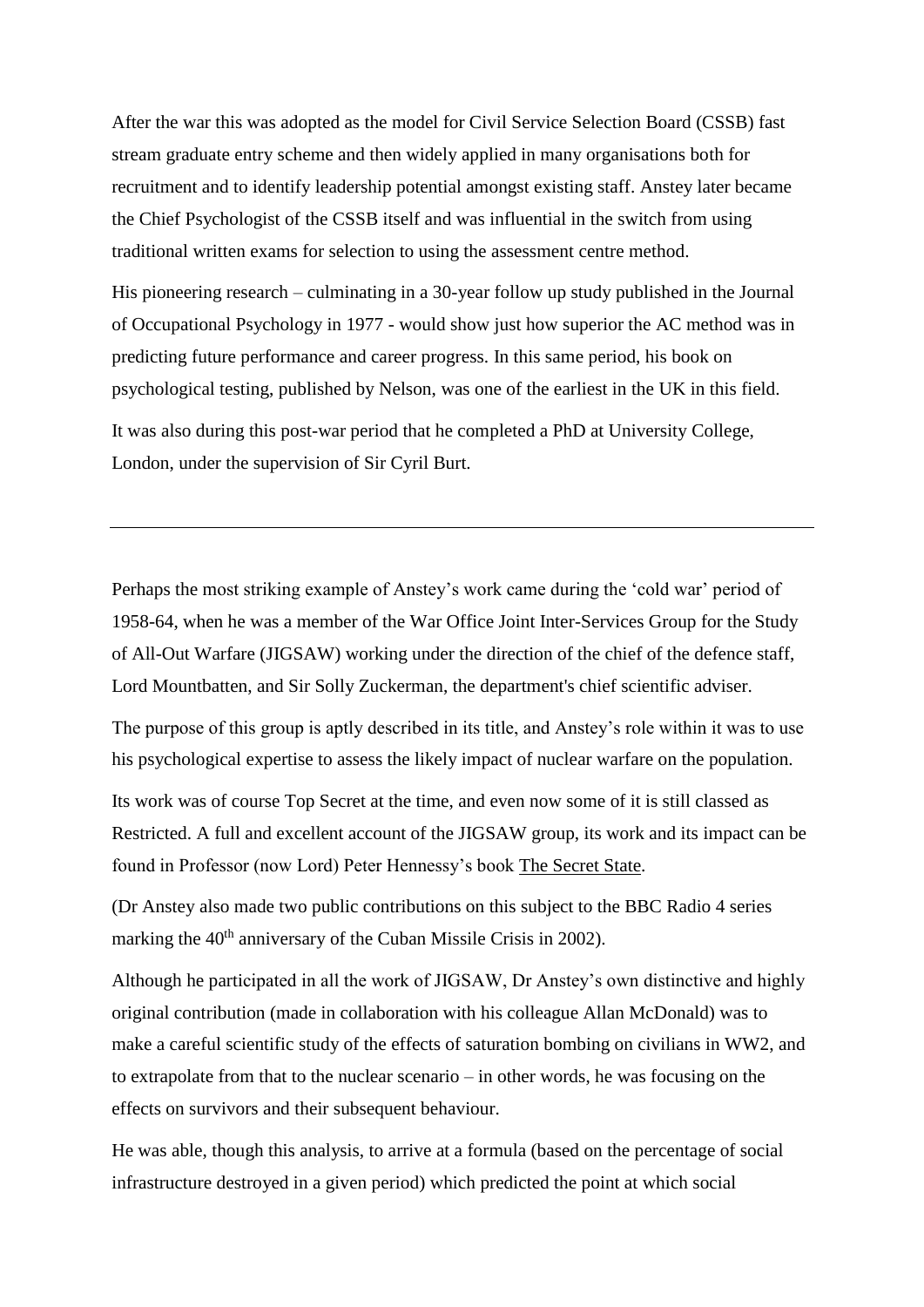functioning would completely breakdown. This formula was sufficiently robust to hold up when applied to numerous examples drawn from WW2.

Applied in a nuclear war context, it had significant implications not only for civil defence policies and planning, but also for defence policy as a whole. This work, along with all the JIGSAW conclusions, was presented to the British Defence Board and, as Prof Hennessy's book attests, had a very considerable impact on their thinking and on future UK policy.

However, there is another way in which Dr Anstey's work may have exerted influence of truly global significance.

By coincidence, the JIGSAW team happened to be in Washington at the height of the Cuban Missile Crisis of September/October 1962 during which the confrontation between the USA and the Soviet Union brought the world to the brink of full scale nuclear war. A strong body of influence amongst the US military took a very hawkish approach and urged President Kennedy to make a pre-emptive nuclear strike against Russia.

At precisely this time, Edgar and one of his colleagues made informal presentations of their breakdown studies to members of the US Military Joint Staff. The US military had of course considered casualty rates likely to follow a nuclear exchange, but they had not recognised or quantified the impact on survivors. Anstey's work – and his passionate presentation of it showed them that even with just a secondary Russian nuclear response to an American first strike, the consequences for the surviving US civilian population would be devastating and lead to complete societal collapse.

How much this stayed the hand of the hawks amongst the US military we will probably never know, but it is certainly possible that the input from Anstey and his colleagues at this most crucial moment exerted a sobering and perhaps cautionary influence that prevented the cold war from becoming hot.